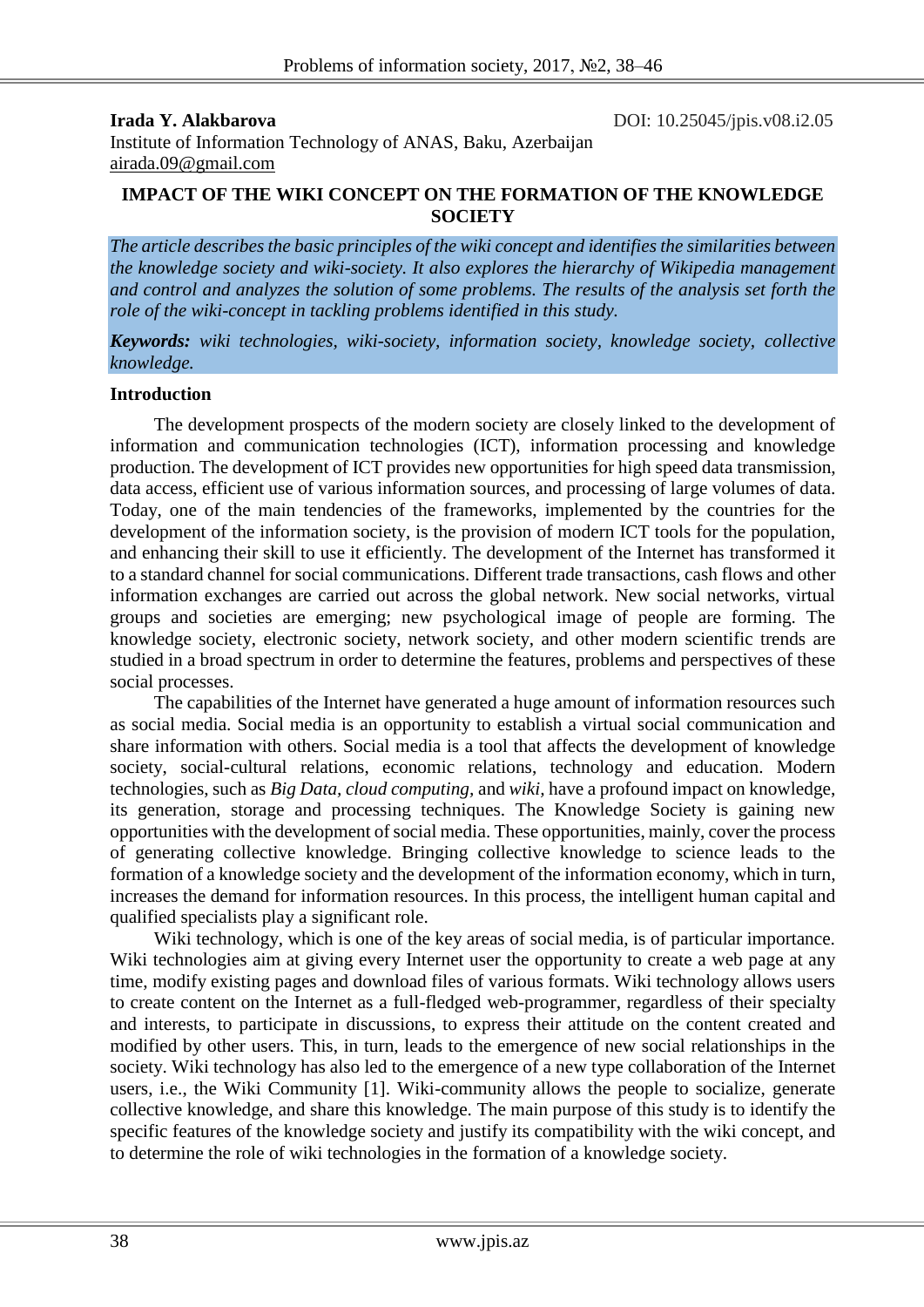# **Wiki concept**

following fields [4]:

The Wikipedia virtual encyclopedia based on wiki-technologies was established in 2001. Today, it is one of the most popular Internet projects in the world. It serves as a new model in creating, publicizing, expanding and maintaining the relationships between the citizens and knowledge holders [2]. Achievements of Wikipedia and its projects, which is one of largest information sources of the world, prove that the modern Internet users do not want to be passive users of the virtual environment. They intend to freely create web pages, dynamically change the information on existing pages, work with files of different formats and share with others [3]. The wiki concept, developed by the American web-developer Ward Cunningham in 1995, has promoted the new opinions to the content accumulated in virtual space, and revolutionized the social relationships and formation and distribution of knowledge. The Wiki concept is one of the aspects of *Web 2.0* technologies and characterizes the infrastructure that reflects the collaboration

of users, network coordination and the social aspects of real life. *Web 2.0* technologies cover the

- Information management: search, evaluation, and storage;
- Behavior of Internet users in the virtual space:
- Relationship management: establishing relationships in virtual space, establishing and supporting virtual communities, sharing information.

The growing wiki-projects are distinguished by the fact that they are more transparent and accessible than the traditional *Web 2.0* technologies. It should be taken into account that, in the social media tools, such as forums, social networks, blogs, and micro blogs, the author can hide some problems from the readers by deleting the uploaded text or file. The deleted or hidden information in the Wiki projects can be easily detected and recovered on the server's database by any Internet user. Thus, the project database is open to everyone. All discussions are open and everyone can take full advantage of the opportunities provided by Wiki technologies. In contrast to other traditional social networks, the wiki-based projects are considered to be the most successful in organizing collective knowledge bases [5, 6].

The Wiki technology is based on the hyperlinks. When a user creates a new content or website, the content will be enriched by other users after a certain period of time. The topic is linked to various related web pages the through various hyperlinks. Over time, the web content enriched with different content becomes ultimately an information resource with certain knowledge. In most cases, this recalls the process of repetition and revising. Collectively generated knowledge is beneficial both for the creators of this knowledge and the readers. Ward Cunningham and Bo Leuf sheds the light on the essence of the wiki concept in their book *The Wiki Way: Quick Collaboration on the Web* [7,8]:

- Wiki invites all the Internet users to participate in the generation of virtual knowledge using only a browser.
- Wiki provides the links between the web pages covering a variety of topics. It is not important whether these pages exist or not. The references to non-existing wiki-pages will soon lead to their development.
- Wiki prefers collective knowledge in the creation and modification of an encyclopedic article. It is anticipated that collectively generated knowledge is more complete and objective.

The Wiki concept has also stimulated the development of new views such as wikinomics, wiki-democracy, and wiki-parliament, which cover different spheres of society. Wikinomics is a new attitude supporting the public relations and mutual opinions in economic approaches and management. An expert in information technology well-known Canadian scientist Donald Topscott states, in the book *Wikinomics: How Mass Collaboration Changes Everything,* the business of the future will be characterized in two aspects: the closeness will be substituted by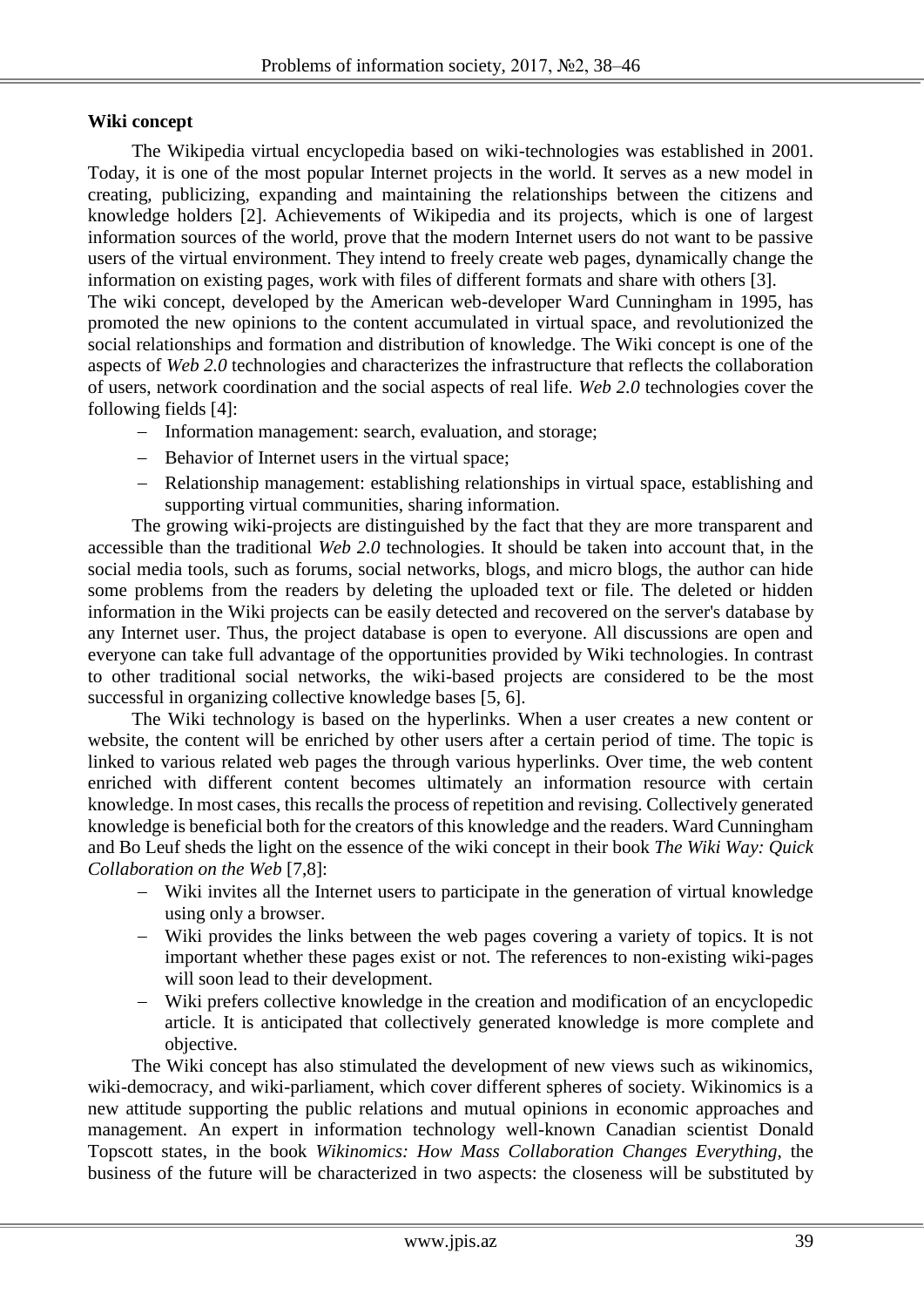transparent relationship and companies will try to attract foreign experts to deal with the complex production issues [9].

Scientists are still pondering why the Wiki environment attracts the knowledge carriers of the society and why the people are willing to donate their labor, knowledge and time to the world community through wiki-projects for free [5, 9, 10]. The main reason for this is the increasing role of the content created by the wiki-community in education, social and political issues and its impact on the public opinion. Wiki-environment is a place, in which the users collectively work and want to convey their attitude on the processes taking place in society, their ideological outlook, and the knowledge they hold. It is a medium, through which knowledge and information is produced, processed, disseminated and utilized the wiki technologies. Studies show that the topics of the information gathered in Wiki environment reflects the knowledge and outlook of the users [10-12]. Wiki-community members prefer not to include the information required in the wikipages, but the information they are interested in or they know better. This feature affects the volume, relevance, and quality of information on the wiki pages, and creates a sharp distinction between the wiki-pages in terms of information capacity and quality.

The development of wiki-projects depends on the collective activity of the users. Various ways are used to involve the users in the collective knowledge-building process, most of which gives full freedom to the user for content building.

## **Knowledge and Knowledge Society**

The concept of "knowledge society" was first used by the American politician, professor of Yale University Robert Lane in 1966 [12]. Although the concept was widely studied by the American economist, sociologist Peter Drucker in 1969, [13] it was used in scientific literature only in the 90s of the twentieth century.

The concept of "knowledge society" or "knowledge-based society" has certain characteristics that differ from the information society. These characteristics include the realization methods of knowledge, its role in socio-cultural relationships and being a subject of manipulation on global security. In this regard, the international relations between the states and public organizations are strengthened. Furthermore, there is a need for the development and implementation of new schemes of interaction between the parties interested in a successful and sustainable transition into the information society [14].

P.Drucker explains the knowledge society by the following essential conditions [13,15]:

- 1. Knowledge producers must work as a team.
- 2. Knowledge producers must have the experience of freely learning and acquiring knowledge.
- 3. If knowledge-makers are not members of the same organization, they should act as members of an organization.

P.Drucker mentions that the knowledge-maker needs to be governed as a physical laborer and has to have intellectual abilities. These skills include engineering, mathematics, manufacturing and technology skills. Moreover, social skills - the organization of work in the collective and the creative peculiarities are also distinguishing features of the knowledge worker. Thus, intellectual abilities of the knowledge workman should prioritize. The author gives a clear idea of advanced training and uninterrupted education by introducing the concept of "educated society" in his work [15].

Oxford University professor M.Earl specifies various forms of knowledge:

- science: laws, theories and procedures adopted by everyone;
- opinion: political rules, probability settings and heuristics;
- practice: information obtained from activities and observations used in scientific research.

M. Earl emphasizes the knowledge hierarchy in the knowledge analysis and states that experience can be regarded as potential knowledge, and it is based on memory, while the opinion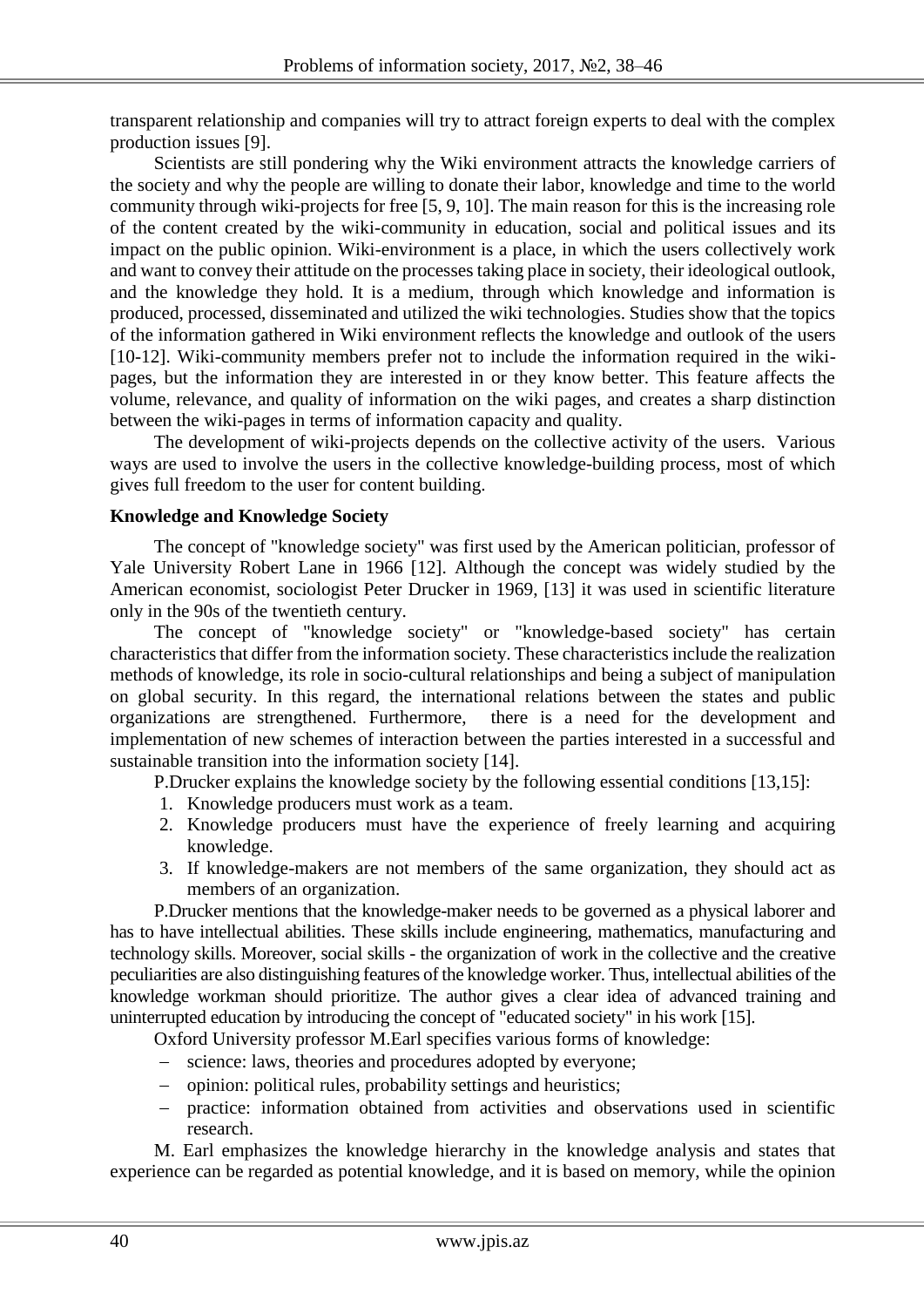is knowledge at the stage of realization and based on the analysis and understanding. When it comes to the science, it is the knowledge recognized by all and based on correct formulation and consensus [16].

The UNESCO report "Toward Knowledge Societies" published in 2005 states that, today, knowledge has become the subject of major economic, political and cultural interests and can be a quality indicator of the society. The report, prepared by world-renowned experts in economics, sociology and philosophy, Dr. M. Castells, J. Derrida, P. Riker and A.Turen, states: "Social isolation in societies is unacceptable, since knowledge is a public property which is open to everyone" [17]. Here, knowledge is defined as a human ability to effectively use information. In general, knowledge is information about a studied and learned object, i.e., a special and ideal form of processed information as a result of certain activities. Knowledge Society is a knowledge-based society, i.e., a part of society produces, collects and processes knowledge, and another part applies it to practice in different ways.

The report states that the concept of information society depends on the development of technology, while the knowledge society is broader - social, ethical, cultural and political. In the report, the lifelong learning of human beings is related to the concept of "learning society", and the current situation requires the human to learn all his/her life. This process is performed on three levels: a) personal and cultural, b) occupational, and c) social and civil [17].

## **Similar and distinctive features of wiki community and knowledge society**

From the aforementioned, it can be concluded that the knowledge society requires people to work in teams and learn lifelong. These features are the basic principles of the wiki concept. Thus, the wiki-community requires collective activities of the social groups consisting of the people with different demographics ideological views and activities. The key principles of Wikipedia, as M. Earl states, are properly expressing the information, basing on the consensus, and the fact that knowledge is open to everyone [18]. Hence, it can be used to develop Internet projects for wikicollective knowledge-building. Wiki is also a tool that brings together knowledge carriers and enables the social networking of knowledge communities. In the knowledge society the knowledge-makers are knowledge workers, while in wiki community, collective knowledge is build by the wiki-users. However, the main activity of both societies, regardless of their name, is the same. This means that wiki-users are also knowledge-makers. They constantly learn, collect information together and share their knowledge with others. As a result, as stated in the report "Toward Knowledge Societies", a new global information culture is emerged, which eradicates the borders between the knowledge producers and users. Wiki-community has been organized in such a way that all processes are managed collectively, and a balance has been established between the intellectual property and public domain spread.

Table 1, the comparison of similar and distinctive features of the knowledge society with the wikicommunity shows that they are very similar. The opportunities for free and collective knowledge building and its dissemination have transformed the wiki environment into a giant knowledge base.

One of the main features of the knowledge society is its mobility. Thus, geographical location, social status, nationality, and other personal features of knowledge-makers do not play a significant role in the knowledge society. The wiki-community acting in the wiki projects also enclose these features. The factors that unite the people in the wiki-society are their interests, knowledge and ideological views. Though the geographical location is insignificant in such a society, the language factor is important for the communication. It should be taken into account that, today, Wikipedia provides articles in 295 languages, and anyone who wants to convey the knowledge to the world community should incorporate the information in several leading languages of the world. Each language segment of Wikipedia has wiki-societies. Although, these wiki-societies are not dependent on the wiki-societies in other language sections, they also share experiences and work together to solve various problems.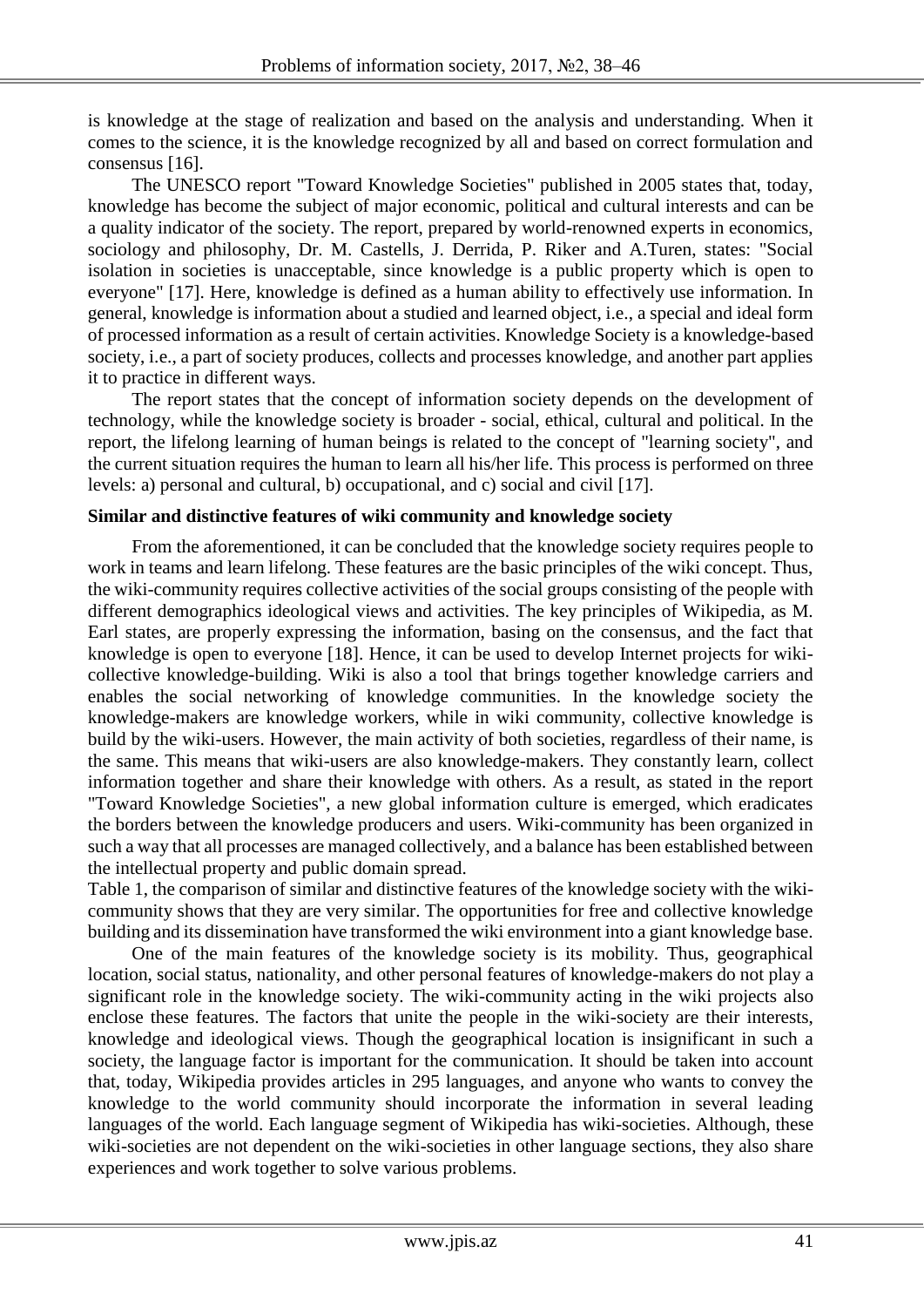## **Features Knowledge Society Wiki-society** Participants Knowledge-generators Wiki-users Knowledge acquisition form Free Free Knowledge-building form Collective Collective Collective Social-demographic situation Mobile Mobile Mobile Language Factor | Optional Required Information Required Depending on the Areas of Interest Generated knowledge quality | High  $\vert$  High ,medium and poor Relation with state or public body May belong to any state or public body Do not belong to any state or public body

Table 1. Similar and distinctive features of the wiki society and the knowledge society

On the other hand, decisions in science and technology traditionally depend on the relationships between the scientists and their organizational structures, the government and the entrepreneurs. The society is obliged to agree with any decision that has been made. However, in the knowledge society, decision-making is carried out with the consent of scientists, research institutions, decision makers, citizens and societies in the general consensus and understanding, which also reflects the wiki principles.

# **Management and control of Wikipedia project**

The Wiki-community often means Wikipedia and the Internet users participating in its projects. But it should be taken into consideration that there are hundreds of projects controlled by wiki technologies in the virtual space (*Wikitravel, LyricWiki, Wikireality, Wikisource, Encyclopedia of Life, Socionics, CFD Online* etc.) and their quantity is constantly growing. Each wiki-project has wiki-communities, which collectively operate in accordance with their own rules.

In the wiki-communities, which have the largest coverage in the world, people are discussing all the issues, from the problems of the country in which they live, to the activities of government agencies and the latest developments in the scientific environment. This community is dynamic, and has created a new social environment by attracting millions of users. Therefore, today, it is a profitable, highly effective, extensive and ever-growing society. Any community, which skillfully take advantage of advanced ICT tools and deeply understands the philosophy of Wikipedia and unites in a wiki-community, is free from commitments, i.e., it can not be threaten by any administrative action or subordinated to any government agency.

Wikipedia and its projects are run by the Wikimedia Foundation, which is a nongovernmental organization [19]. The Wikimedia Foundation manages the activity of a wikicommunity consisting of the active Wikipedia users. Since Wikipedia is based on the volunteer activity, the self-governance principle plays an important role here. Although everyone within the wiki-environment has the ability to operate actively, the wiki-community members are categorized by their activities: top designers, stewards, bureaucrats, administrators, registered users, bots, and anonymous members [19, 20]. Those who use Wikipedia only for information are not included in the Wikimedia community and called passive users. These users are not registered and do not make any changes to the articles.

The top project designers of Wikipedia are entitled to control all its projects and, if necessary, have the right to change the structure and even the system of the site. Some of the top designers have the right to access the Wikipedia servers. Stewards are global administrators, i.e., regardless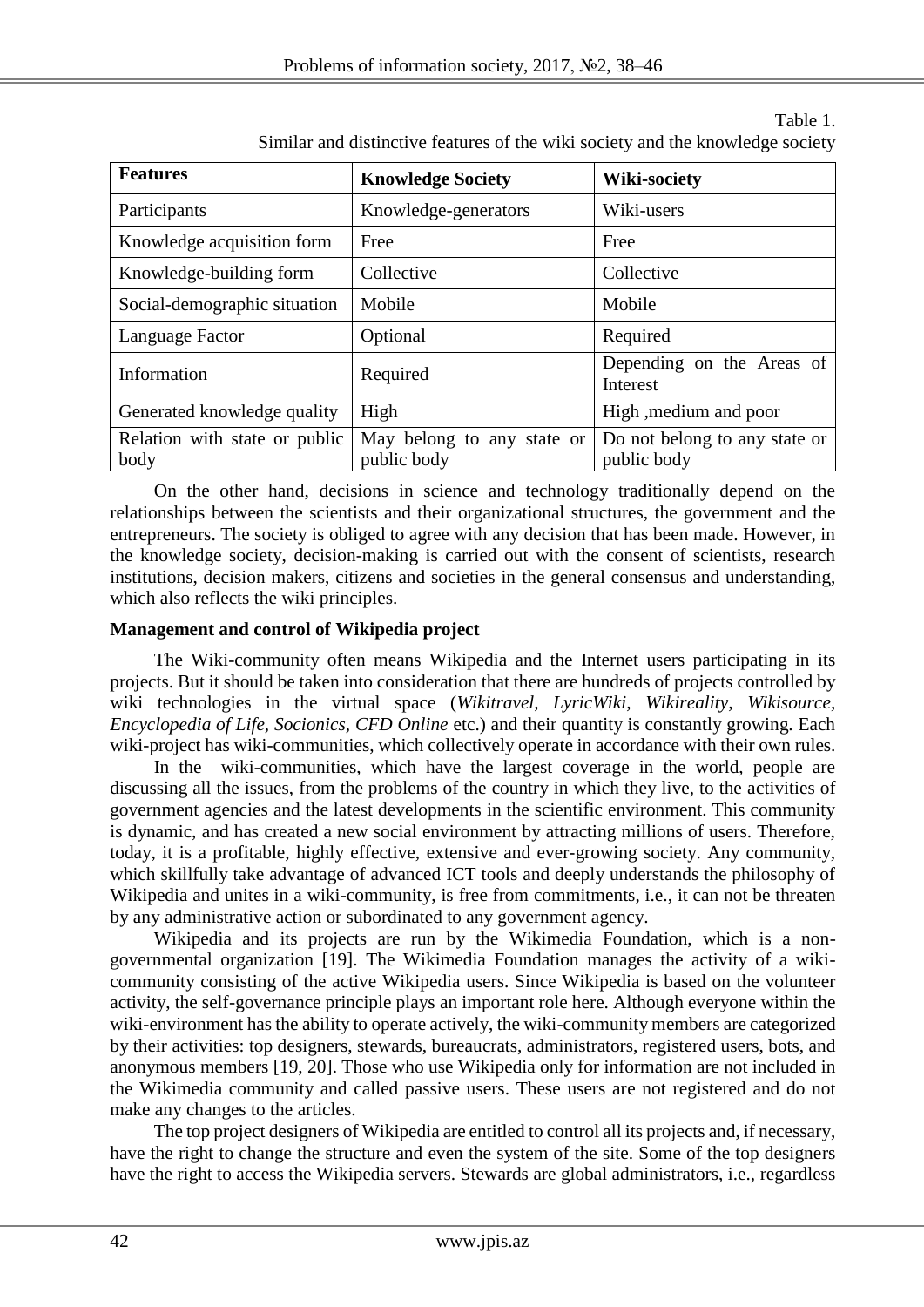of the language, they control all Wikipedia projects. Bureaucrats are the users who have the technical capabilities to provide the rights of administrators and bureaucrats to the other users. Administrators have greater technical capabilities than the ordinary users. They control wiki-pages and can restrict the user activity that violates the Wikipedia rules. Administrators also have the authority to modify the general interface of Wikipedia and manage the system information [20].

Registered users have more rights than the anonymous users. For example, they can set up the site's interface and participate in the discussions with personal nicknames and create personal pages. The unregistered users are called "anonymous". Since the *Internet Protocol (IP)* addresses of the computer used by the anonymous computers are stored in the system, the users can easily determine the country in which the anonymous users operate. Anonymous users can also create new articles as the regular users and make changes to existing articles. However, anonymous users do not have the right to upload pictures, videos and other files to wiki pages, as opposed to registered users.

The bots are the pseudo users, i.e., automated programs, performing the technical work, such as editing spelling mistakes in articles, organizing the internal links between the wiki pages, controlling the proper layout of templates, and deleting spam. The bot is a shortened form of the word "robot". They are created by the Wikipedia users and intended for faster editing. Any user can have several bots. The bots are created in *Python, PHP, Java* and *Perl* programming languages. It is not required to be a programmer to create a bot. Special Wikipedia pages provide guides and examples to create a bot [20, 21].

The registered Wikipedia users often re-register with different names. Such registration names are called "sock puppetry". Although Wikipedia permits to create "puppets", it is not welcomed. Those who have a puppet should inform others about it by writing on their personal pages. It is forbidden to use the puppets in the voting and debate of Wiki-community. Taking into consideration all abovementioned, the hierarchical structure of the wiki-community can be given as in Figure 1.



Figure 1. Hierarchy of management and control of Wikipedia

The hierarchical structure of the wiki-community provides a general idea of those who make up this society. However, unless the technical capabilities of the wiki users are considered, the following categories of the wiki members can be distinguished: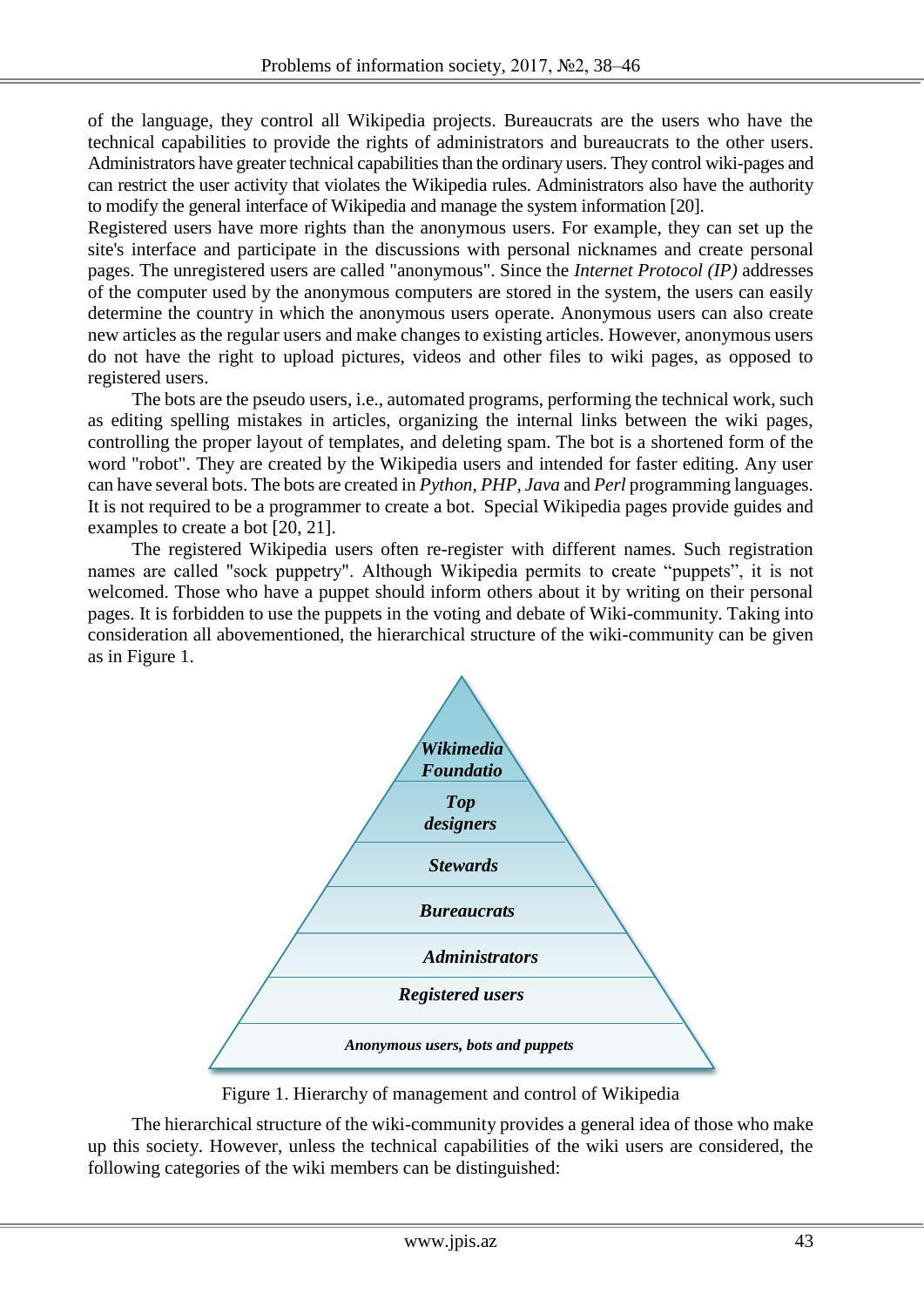- 1. Professionals and scientists who want to voluntarily convey their knowledge to people;
- 2. Those who want to acquire additional knowledge and have a direct contact with the knowledge carriers;
- 3. Those who want to create new social relationships and wiki-projects by taking advantage of vigorous opportunities provided by the wiki environment;
- 4. Those who use wiki-technologies to disseminate any political and ideological view.

The hierarchical structure of the Wikimedia community clarifies the essence, features, and principles of Wikipedia. The Wikimedia users aim to identify the key factors affecting the formation of a knowledge society in the wiki environment.

## **Perspectives of using the wiki experience in the knowledge society**

Previous studies unveiled that wiki-community is a society that provides the mass production of information and knowledge, and provides its dissemination. Moreover, it regulates and "filters" information and knowledge. The key trends in the knowledge society and the role of wiki concepts in solving the issues are as follows:

- 1. Knowledge Society is composed of the people who are capable to freely learn. ICT assist them to develop their professional skills. Thus, these technologies accelerate the process of creating and disseminating the knowledge. One of the key issues in the knowledge society is the right behavior in the information flow, i.e., the ability to quickly and easily acquire, process, transmit the information and to select the useful information out of the useless or harmful information. These issues are also relevant in wiki projects. For example, in Wikipedia, people should have the ability to freely learn, gain knowledge, and apply their knowledge to the wiki-pages, to prove their accuracy by setting them according to the project standards, systematizing and referring to the reliable sources.
- 2. The level of information culture of the citizen plays an important role in the knowledge society. In the modern era of rapidly developing technology, the moral values, ideologies, beliefs and attitudes of others must be respected. Preserving these moral values and conveying them to future generations is an important issue. A knowledge society can be formed when people always want to acquire new knowledge and when the society has the ability to stimulate and satisfy their needs. The Wiki concept is capable to meet the needs of the people with innovative knowledge. Providing the links to a variety of non-existing web pages is one of the best ways to attract the people to the new knowledge-building process.
- 3. Provision of information, education and communication is an important aspect in organizing the knowledge society. The policy of innovation in scientific, technological and socio-economic fields, the ethical attitude to science and technology, the principles of adaptation to education in global information space are in line with the wiki concept.
- 4. The national interests (state interests) should be taken into consideration in the knowledge society. The process of collecting and transmitting knowledge requires the revision of old data from both technical and humanitarian sciences and the adoption of new fundamental methodological principles used in decision-making. Enhancing historical research in humanitarian fields by the scientists and the use of wiki technologies in various fields, such as governance, social management, education, communication, intercultural communication and integration, can contribute to a more effective solution of problems in these areas.
- 5. In the knowledge society, the protection of the state information space, against the backgrounds of interstate and global security, and the placement of national information resources in the virtual space are of particular importance. Thus, all means of social media, including popular wiki projects should be used in this process.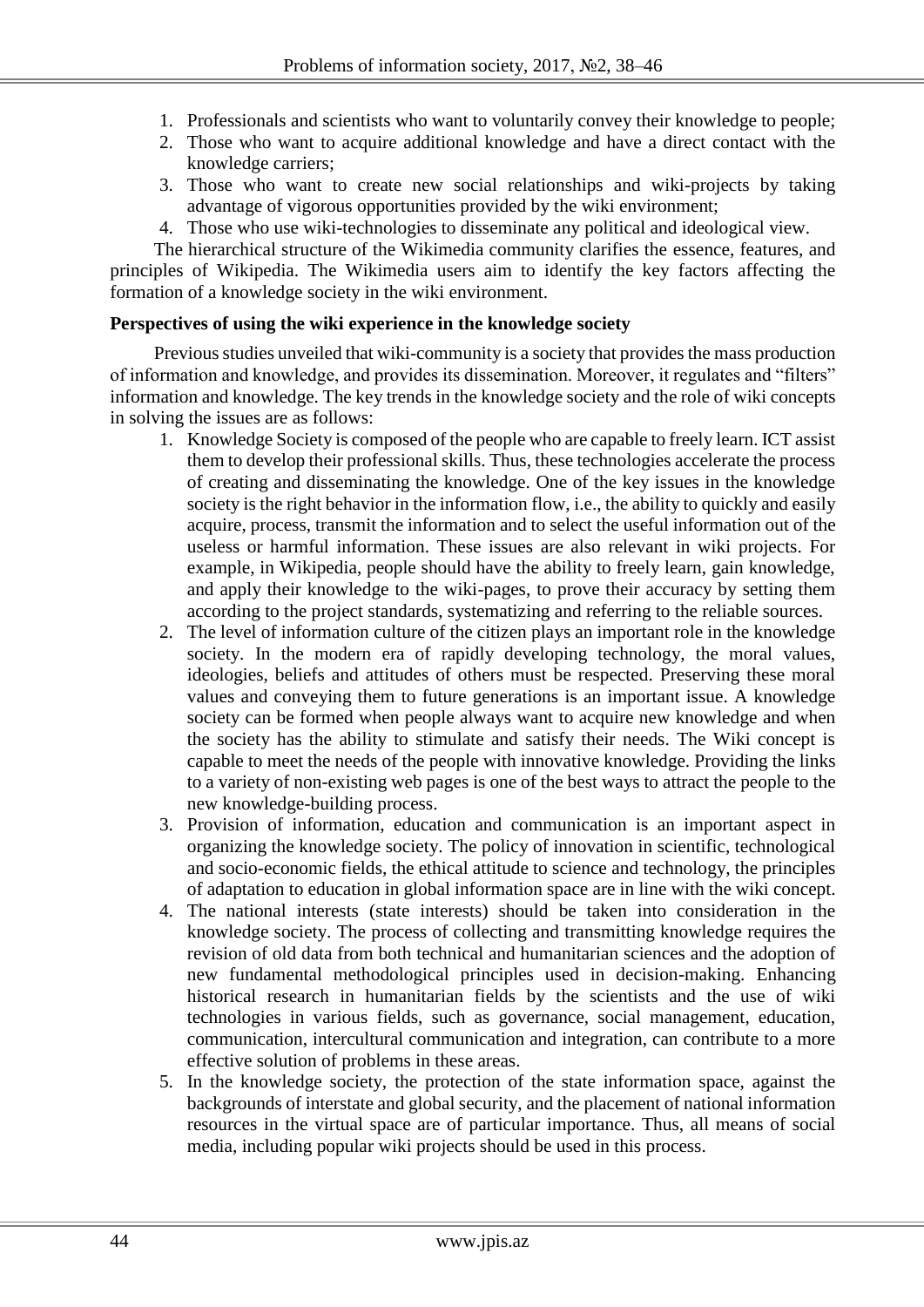Today, many companies use wiki-projects as a knowledge base that replaces the traditional statistical Internet sites, and these projects are more popular than ordinary websites. Collectively gathering the information on the wiki pages and grounding on impartiality and trustworthy sources enables the trust in the wiki-community within the society. The analysis of different opinions in the subject area indicates that the role of the wiki-community in the knowledge society, the behavior of individual social groups, which constitute the wiki-community or its leading force, is not entirely studied.

Activity of wiki-community is a significant factor in effecting the public consciousness and social processes in the society. Knowledge and skills of the society members, their planned activities, coordination and operational management based on defined principles and rules may also affect the involvement of the society as a social force in building the knowledge society and protecting the information security.

The power of the Wiki-community depends on its members' eagerness to work for wikiprojects and to participate in the meetings and discussions related to the problem solution. In wikicommunity, no one can force others to do anything. This community is structured to be easily used by the individual members and groups for their own purposes. Since the above-mentioned features of the wiki-society are the same as in the knowledge society, wiki-community can play a significant role in the formation of the knowledge society.

## **Conclusion**

Research shows that wiki technology is a very successful project for building collective knowledge. Activities of wiki-community are in line with the basic principles and philosophy of the knowledge society. Thus, the main goal of the knowledge society concept is to create appropriate conditions for the joint use of knowledge, and to provide equal information access for all. This concept is fully consistent with the working principle of the wiki-projects. However, in the knowledge society, formed within the wiki-environment, only the knowledge supporting the ideology of the most active groups of this society is expanding. However, this is against the principles of the knowledge society. The solutions for this problem must be determined throughout the development of process of the knowledge society. .

Building the knowledge society on the Internet is closely linked to the social media and, first of all, to the wiki technologies. Building a healthy and active wiki-community is an important issue for expanding its role in the formation of the knowledge society. The activity of the wikicommunity with high cultural and spiritual values and knowledge can affect the formation of a knowledge society, the expansion of socio-economic relations, and the extension of the national information resources on the Internet and, finally, the rise of the political and economic influence of the state in the world.

## **References**

- 1. Alguliyev R.M., Aliguliyev R.M., Alakbarova I.Ya. Wikimetric studies: current state and prospects // Telecommunications, 2014, No5, pp. 15–31.
- 2. Wagner C., Karen S. K. Cheung, Rachael K. F., Stefan B. Building Semantic Webs for e-government with Wiki technology // Journal of Electronic Government, vol. 3, issue 1, 2007, pp. 36–55.
- 3. Pekárek M., Pötzsch S. A comparison of privacy issues in collaborative workspaces and social networks // Journal of the [Identity in the Information Society,](http://link.springer.com/journal/12394) 2009, vol. 2[, issue 1,](http://link.springer.com/journal/12394/2/1/page/1) pp. 81–93.
- 4. Richter A., Koch M., Social software–Status quo und Zukunft // Technischer Bericht Nr., Fakultät für Informatik, Universität der Bundeswehr München, 2007, 48 p.
- 5. Cress U., Kimmerle J. A systemic and cognitive view on collaborative knowledge building with wikis // Computer-Supported Collaborative Learning. International Society of the Learning Sciences, Inc.; Springer Science & Business Media, 2008, pp. 105–122.